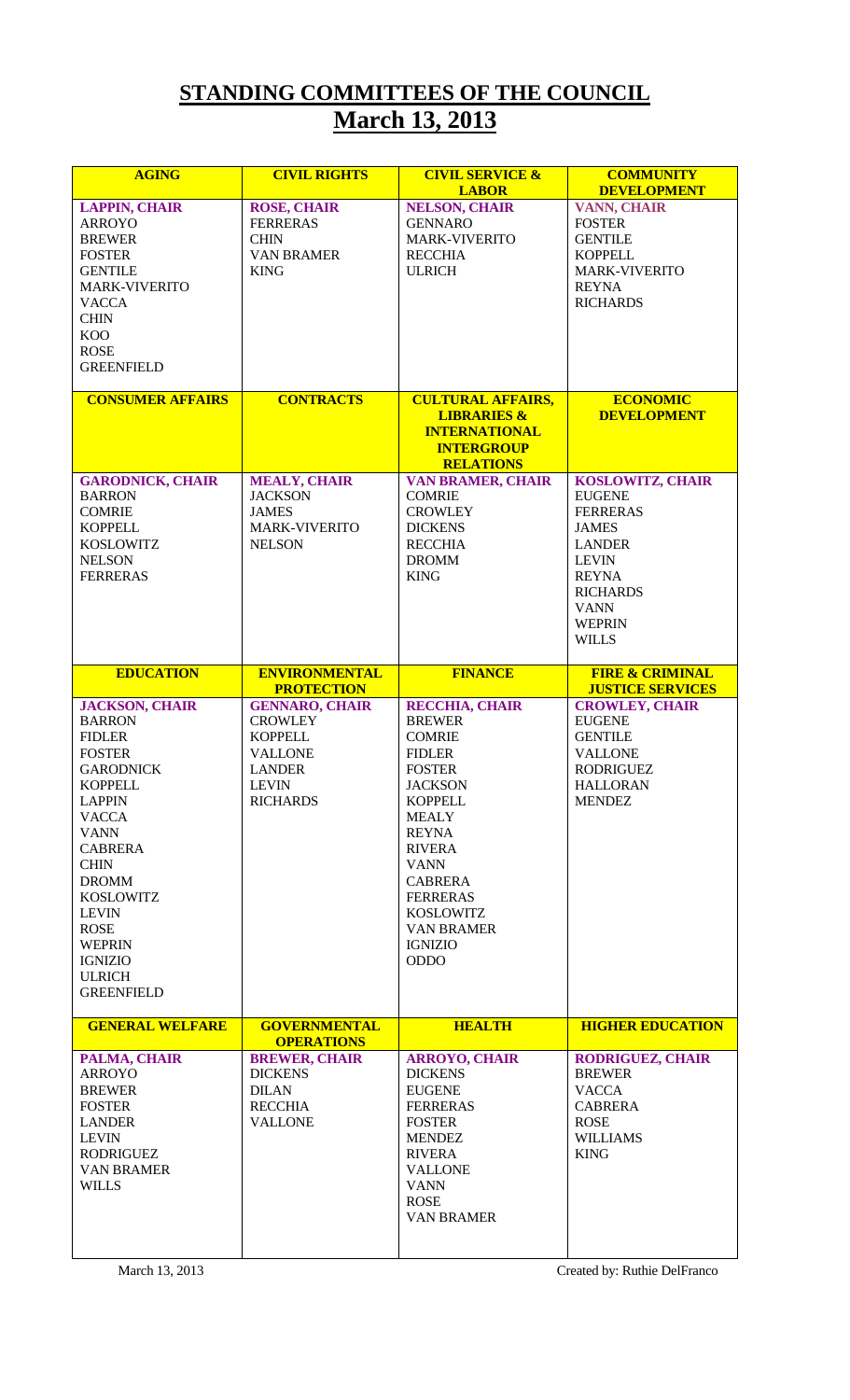| <b>HOUSING &amp;</b><br><b>BUILDINGS</b>                                                                                                                                                                                                                                   | <b>IMMIGRATION</b>                                                                                                                                                      | <b>JUVENILE JUSTICE</b>                                                                                                                                                                                                          | <b>LAND USE</b>                                                                                                                                                                                                                                                                                                                                                                   |
|----------------------------------------------------------------------------------------------------------------------------------------------------------------------------------------------------------------------------------------------------------------------------|-------------------------------------------------------------------------------------------------------------------------------------------------------------------------|----------------------------------------------------------------------------------------------------------------------------------------------------------------------------------------------------------------------------------|-----------------------------------------------------------------------------------------------------------------------------------------------------------------------------------------------------------------------------------------------------------------------------------------------------------------------------------------------------------------------------------|
| <b>DILAN, CHAIR</b><br><b>BREWER</b><br><b>COMRIE</b><br><b>CROWLEY</b><br><b>FIDLER</b><br><b>GENNARO</b><br><b>JACKSON</b><br><b>JAMES</b><br><b>LANDER</b><br><b>MARK-VIVERITO</b><br><b>MENDEZ</b><br><b>RIVERA</b><br><b>WILLIAMS</b><br><b>ULRICH</b><br><b>ODDO</b> | <b>DROMM, CHAIR</b><br><b>BARRON</b><br><b>EUGENE</b><br><b>RODRIGUEZ</b><br><b>WILLIAMS</b>                                                                            | <b>GONZALEZ, CHAIR</b><br><b>ARROYO</b><br><b>CABRERA</b><br><b>DROMM</b><br><b>RICHARDS</b>                                                                                                                                     | <b>COMRIE, CHAIR</b><br><b>ARROYO</b><br><b>BARRON</b><br><b>DICKENS</b><br><b>GARODNICK</b><br><b>GONZALEZ</b><br><b>JACKSON</b><br><b>LAPPIN</b><br><b>MENDEZ</b><br><b>PALMA</b><br><b>REYNA</b><br><b>RIVERA</b><br><b>VANN</b><br>K <sub>O</sub> O<br><b>LANDER</b><br><b>LEVIN</b><br><b>WEPRIN</b><br><b>WILLIAMS</b><br><b>HALLORAN</b><br><b>IGNIZIO</b><br><b>WILLS</b> |
| <b>LOWER MANHATTAN</b><br><b>REDEVELOPMENT</b>                                                                                                                                                                                                                             | <b>MENTAL HEALTH,</b><br><b>DEVELOPMENTAL</b><br><b>DISABILITY,</b><br><b>ALCOHOLISM,</b><br><b>DRUG ABUSE &amp;</b><br><b>DISABILITY</b><br><b>SERVICES</b>            | <b>OVERSIGHT &amp;</b><br><b>INVESTIGATIONS</b>                                                                                                                                                                                  | <b>PARKS &amp;</b><br><b>RECREATION</b>                                                                                                                                                                                                                                                                                                                                           |
| <b>CHIN, CHAIR</b><br><b>MENDEZ</b><br><b>CABRERA</b><br><b>LEVIN</b><br><b>KING</b>                                                                                                                                                                                       | <b>KOPPELL, CHAIR</b><br><b>BREWER</b><br><b>HALLORAN</b><br><b>GREENFIELD</b><br><b>WILLS</b>                                                                          | <b>WILLAIMS, CHAIR</b><br><b>NELSON</b><br><b>KOO</b><br><b>ROSE</b><br><b>WEPRIN</b>                                                                                                                                            | <b>MARK-VIVERITO,</b><br><b>CHAIR</b><br><b>CROWLEY</b><br><b>FERRERAS</b><br><b>GENTILE</b><br><b>VACCA</b><br><b>DROMM</b><br><b>VAN BRAMER</b>                                                                                                                                                                                                                                 |
| <b>PUBLIC HOUSING</b>                                                                                                                                                                                                                                                      | <b>PUBLIC SAFETY</b>                                                                                                                                                    | <b>RULES, PRIVILEGES &amp;</b><br><b>ELECTIONS</b>                                                                                                                                                                               | <b>SANITATION &amp; SOLID</b><br><b>WASTE</b><br><b>MANAGEMENT</b>                                                                                                                                                                                                                                                                                                                |
| <b>MENDEZ, CHAIR</b><br><b>ARROYO</b><br><b>DILAN</b><br><b>MARK-VIVERITO</b><br><b>CHIN</b><br><b>HALLORAN</b><br><b>VAN BRAMER</b>                                                                                                                                       | <b>VALLONE, CHAIR</b><br><b>DILAN</b><br><b>FOSTER</b><br><b>GARODNICK</b><br><b>GENNARO</b><br><b>GENTILE</b><br><b>HALLORAN</b><br><b>ULRICH</b><br><b>GREENFIELD</b> | <b>RIVERA, CHAIR</b><br><b>COMRIE</b><br><b>DICKENS</b><br><b>DILAN</b><br><b>FIDLER</b><br><b>JACKSON</b><br><b>VACCA</b><br><b>VANN</b><br><b>KOSLOWITZ</b><br><b>ODDO</b><br><b>QUINN</b><br><b>CROWLEY</b><br><b>GENTILE</b> | <b>JAMES, CHAIR</b><br><b>ARROYO</b><br><b>GENNARO</b><br><b>JACKSON</b><br><b>NELSON</b>                                                                                                                                                                                                                                                                                         |
| <b>SMALL BUSINESS</b>                                                                                                                                                                                                                                                      | <b>STANDARDS &amp;</b><br><b>ETHICS</b>                                                                                                                                 | <b>STATE &amp; FEDERAL</b><br><b>LEGISLATION</b>                                                                                                                                                                                 | <b>TECHNOLOGY</b>                                                                                                                                                                                                                                                                                                                                                                 |
| <b>REYNA, CHAIR</b><br><b>EUGENE</b><br><b>JAMES</b><br><b>CHIN</b><br><b>KOO</b><br><b>WILLS</b><br><b>KING</b>                                                                                                                                                           | <b>DICKENS, CHAIR</b><br><b>JACKSON</b><br>PALMA<br><b>RIVERA</b><br><b>KOSLOWITZ</b><br><b>IGNIZIO</b><br><b>ODDO</b>                                                  | <b>FOSTER, CHAIR</b><br><b>DILAN</b><br><b>FIDLER</b><br><b>RECCHIA</b><br><b>RIVERA</b><br><b>CROWLEY</b>                                                                                                                       | <b>CABRERA, CHAIR</b><br><b>BREWER</b><br><b>JAMES</b><br><b>KOPPELL</b><br><b>WEPRIN</b>                                                                                                                                                                                                                                                                                         |